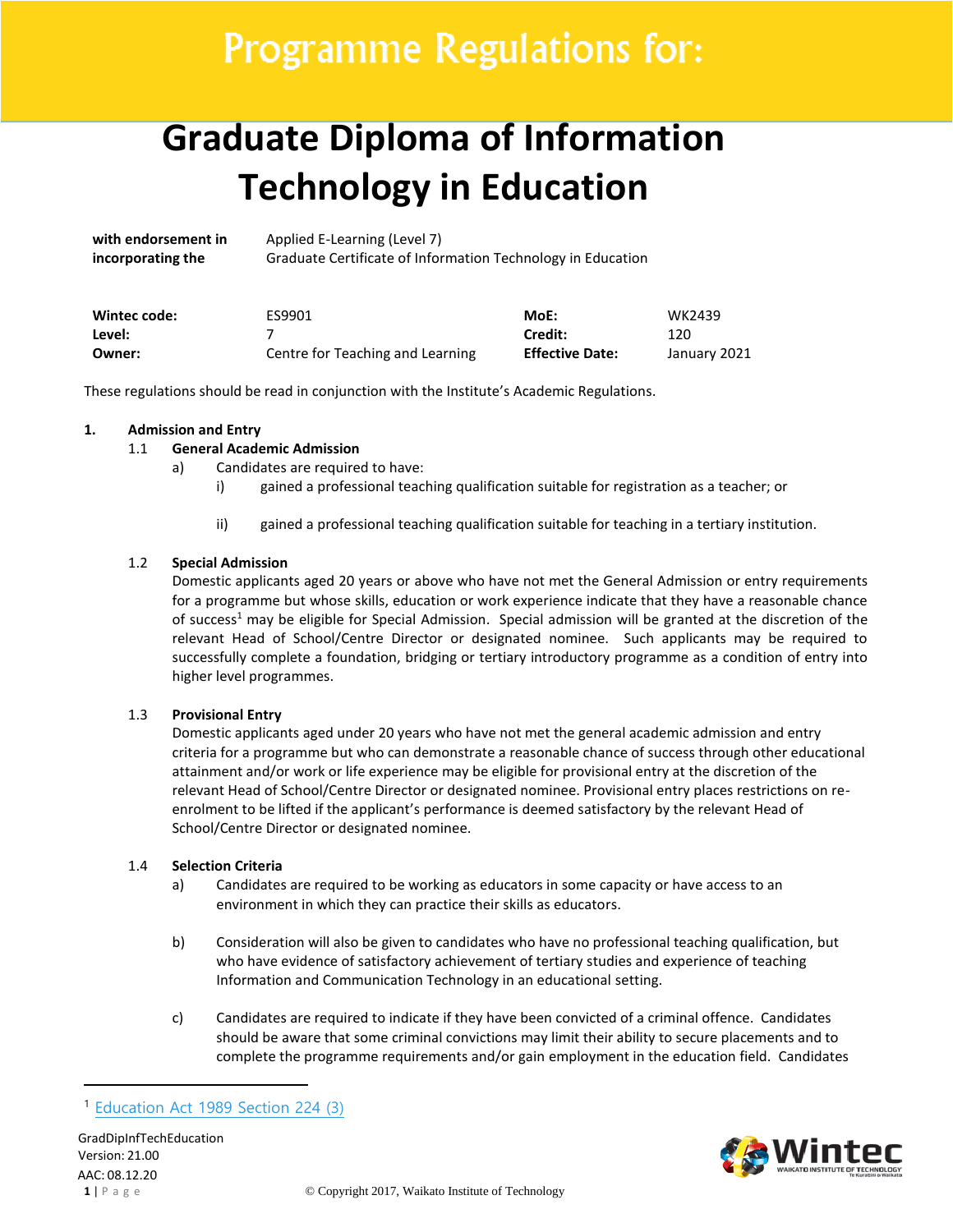are encouraged to discuss the implications of criminal convictions with the Programme Leader and the relevant registration body prior to commencement of study.

### 1.5 **English Language Requirements**

Candidates who have English as a second language are required to have an International English Language Test System (IELTS) score of 6.0, with no individual band score lower than 5.5; or equivalent.

### **2. Transfer of Credit**

2.1 Transfer of credit at graduate level is case by case but will not exceed more than 50% of the programme

### **3. Programme Requirements**

- 3.1 Part time enrolment is normal in this programme, but full time enrolment is also available.
- 3.2 Each candidate for the Graduate Diploma of Information Technology in Education shall to the satisfaction of the Academic Board follow a programme of study for a period of normally not less than two semesters.
- 3.3 Each candidate's programme of study shall comprise the compulsory and elective modules listed in section 6 of these regulations, totalling a minimum of 120 credits, as follows:
	- a) Candidates for the Graduate Diploma of Information Technology in Education are required to complete the three compulsory modules in Group A and five elective modules from Group B and/or Group C.
	- b) Candidates for the Graduate Diploma of Information Technology in Education (Applied e-Learning) are required to complete the three compulsory modules in Group A and five elective modules from Group C.
	- Candidates for the Graduate Certificate of Information Technology in Education are required to complete ESGD723 Cloud Based Apps for Teaching and Learning and either ESGD704 I.C.T. the Learning Process or ESDG722 I.C.T. and Early Childhood Education, in Group A, and two elective modules from Group B (totalling a minimum of 60 credits).
	- c) Candidates for the Graduate Certificate of Information Technology in Education (Applied e-Learning) are required to complete ESGD704 I.C.T. and the Learning Process in Group A and three elective modules from Group C (totalling a minimum of 60 credits).
	- d) Candidates who have successfully completed the Graduate Diploma of Information Technology in Education including the module ESGD708 under the re-developed 2007 regulations and who then wish to study the Graduate Diploma of Information Technology in Education (Applied e-Learning) endorsement will be required to complete five modules from Group C excluding this module.

## **4. Completion of the Programme**

4.1 A candidate may take up to four years to complete this programme, unless an extension is granted by special permission of the Head of School/Centre Director.

## **5. Award of the Qualification**

- 5.1 Candidates who complete the requirements specified in section 3.2a of these regulations will receive the award of the Graduate Diploma of Information Technology in Education.
- 5.2 Candidates who complete the requirements specified in section 3.2b of these regulations will receive the award of the Graduate Diploma of Information Technology in Education (Applied eLearning).
- 5.3 Candidates who complete the requirements specified in section 3.2c of these regulations will receive the award of the Graduate Certificate of Information Technology in Education.